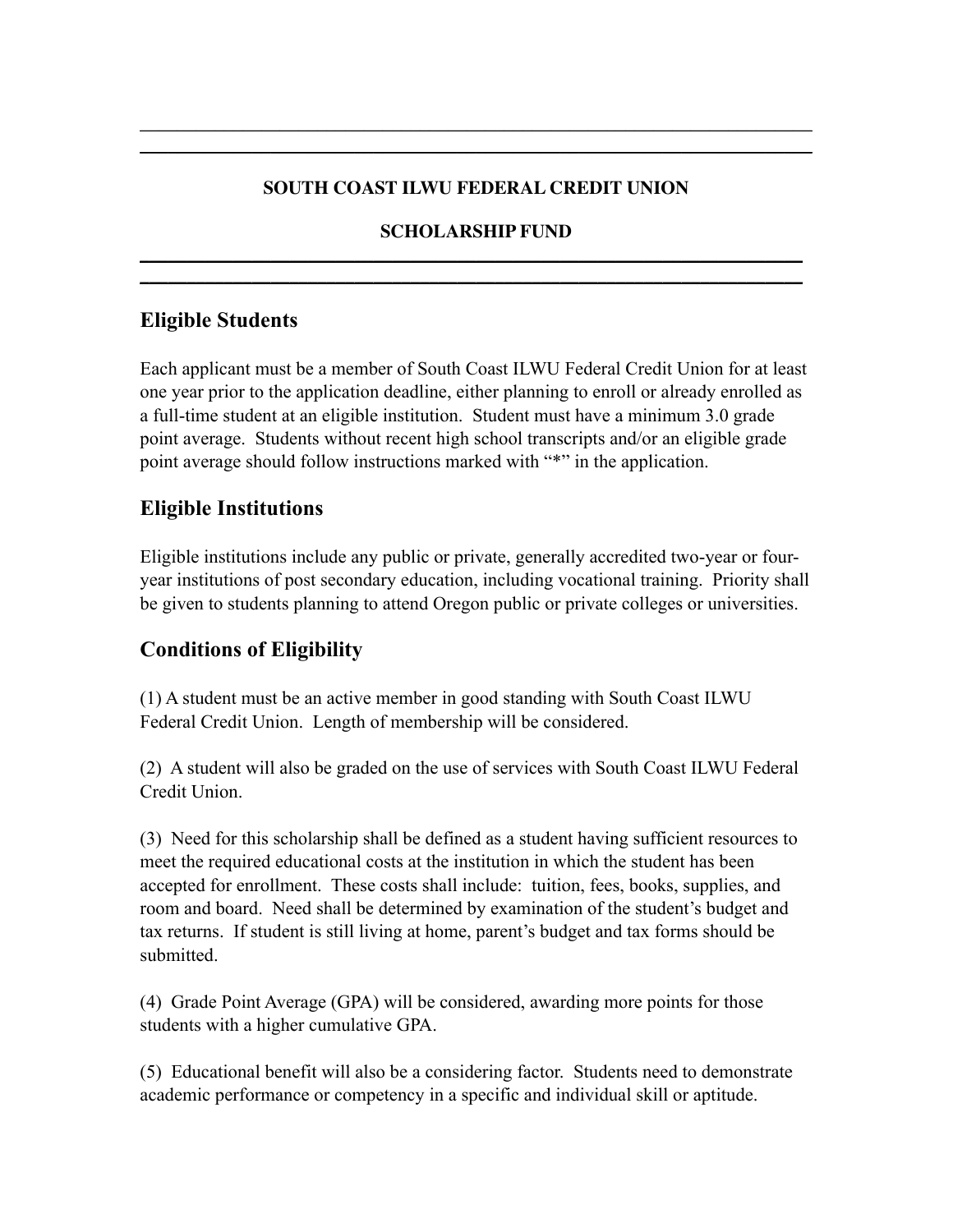(6) Community Involvement is ranked sixth in the criteria for eligibility.

## **Amount of Scholarship**

There will be two scholarships awarded. The amount of each scholarship will be \$1000.

The award shall be for the period of one (1) academic year.

Members may apply every year. Qualified students applying for a **scholarship renewal** will be considered only after other qualified applicants have been awarded scholarships.

# **Application Procedures**

Interested South Coast ILWU Federal Credit Union members may request a scholarship application by calling South Coast ILWU Federal Credit Union at (541)756-5746 or tollfree 877-558-4220. An application can also be retrieved by visiting the credit union website at [www.southcoastilwufcu.com](http://www.southcoastilwufcu.com). The completed application, financial information, and letters or transcripts must be returned to South Coast ILWU Federal Credit Union no later than **May 1, 2022.** All applicants will be notified following the selection process.

## **Selection**

**The recipients shall be selected by the South Coast ILWU Federal Credit Union Scholarship Committee:** (See Conditions of Eligibility for selection criteria.)

**Scholarships will be awarded to the two applicants with the highest ranking in the following order:**

- (1) Qualified applicants who are not prior recipients of the scholarship.
- (2) Qualified renewal applicants who are prior recipients of the scholarship.

## **Award Notification**

The South Coast ILWU Federal Credit Union will send the recipients a notice of award specifying the terms of the award. All applicants will be notified of the results by the scholarship committee.

## **Disbursements**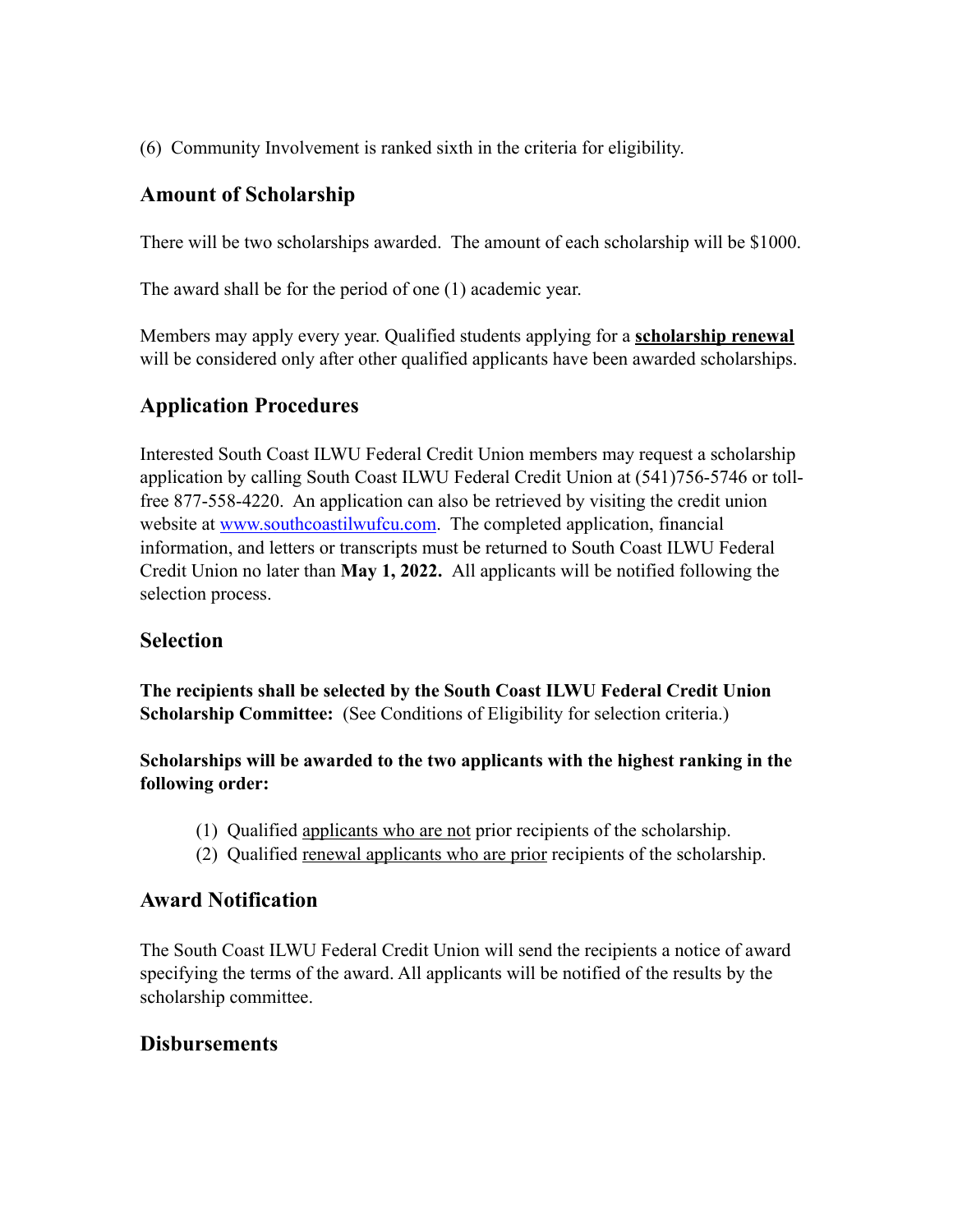A check in the name of the school, with recipients name referenced will be sent in one lump sum to the financial aid office of the institution to be attended. The financial aid office will disburse funds in payment of fees or charges (books, supplies, etc.) upon verification of registration as a full-time student (minimum 12 term/semester hours). These funds are payable in equal disbursements during the academic school year.

## **Refunds**

Refunds resulting from the student's failure to complete a full study period will be returned to South Coast ILWU Federal Credit Union Scholarship Fund for deposit in the scholarship account. Each institution's refund policy shall govern the amount returned to the account. Any funds that are returned from a student who failed to complete a full study period, shall be disbursed the following year.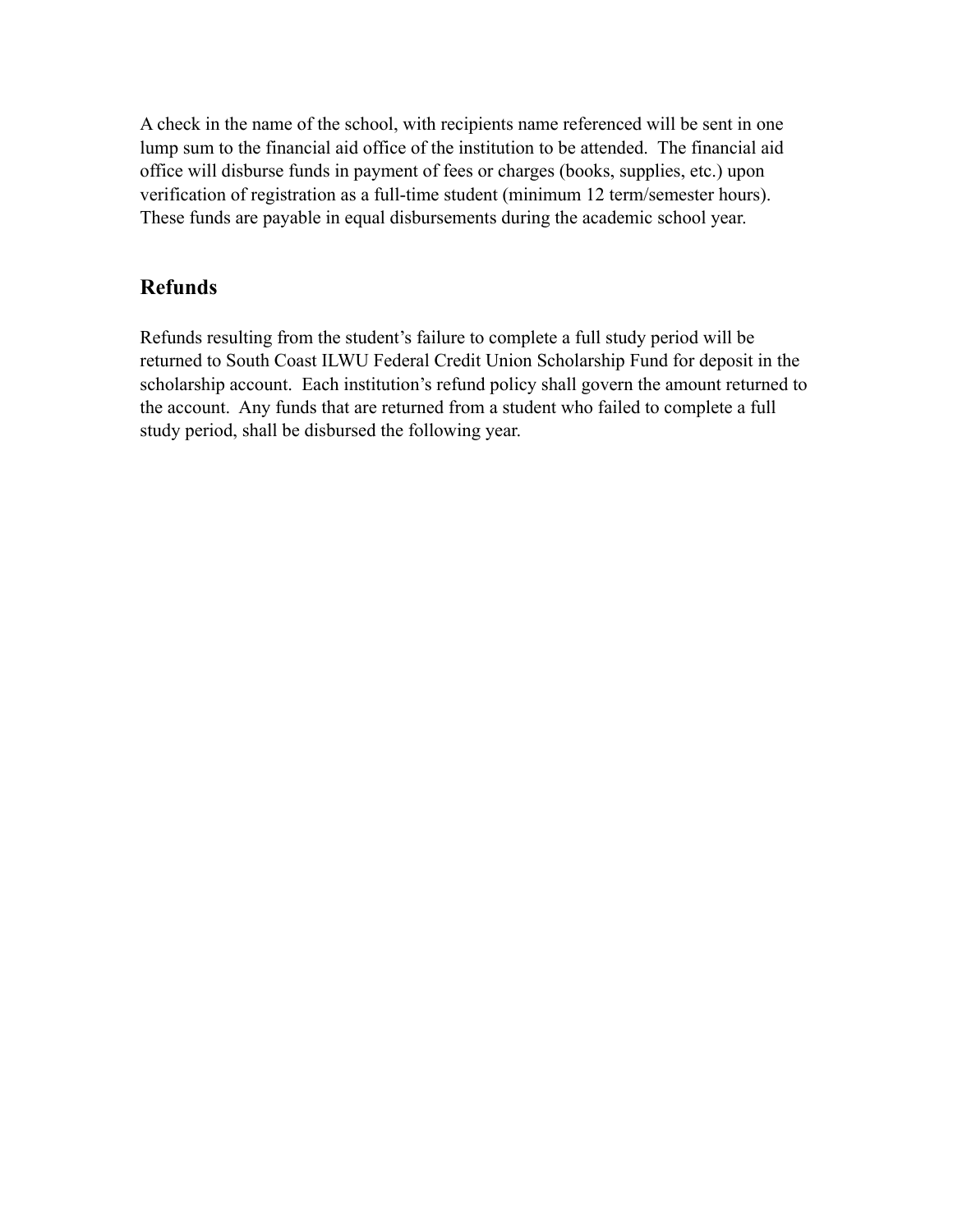# **South Coast ILWU FCU Scholarship \_\_\_\_\_\_\_\_\_\_\_\_\_\_\_\_\_\_\_\_\_\_\_\_\_\_\_\_\_\_\_\_\_\_\_\_\_\_\_\_\_\_\_\_\_\_\_\_\_\_\_\_\_\_\_\_\_\_\_\_\_**

**\_\_\_\_\_\_\_\_\_\_\_\_\_\_\_\_\_\_\_\_\_\_\_\_\_\_\_\_\_\_\_\_\_\_\_\_\_\_\_\_\_\_\_\_\_\_\_\_\_\_\_\_\_\_\_\_\_\_\_\_\_\_\_\_\_\_\_\_\_\_\_\_ \_\_\_\_\_\_\_\_\_\_\_\_\_\_\_\_\_\_\_\_\_\_\_\_\_\_\_\_\_\_\_\_\_\_\_\_\_\_\_\_\_\_\_\_\_\_\_\_\_\_\_\_\_\_\_\_\_\_\_\_\_\_\_\_\_\_\_\_\_\_\_**

Privately funded scholarship application. **\_\_\_\_\_\_\_\_\_\_\_\_\_\_\_\_\_\_\_\_\_\_\_\_\_\_\_\_\_\_\_\_\_\_\_\_\_\_\_\_\_\_\_\_\_\_\_\_\_\_\_\_\_\_\_\_\_\_\_\_\_\_\_\_\_\_\_\_\_\_\_\_**

**\_\_\_\_\_\_\_\_\_\_\_\_\_\_\_\_\_\_\_\_\_\_\_\_\_\_\_\_\_\_\_\_\_\_\_\_\_\_\_\_\_\_\_\_\_\_\_\_\_\_\_\_\_\_\_\_\_\_\_\_\_**

| Return to: South Coast ILWU FCU Scholarship Fund |
|--------------------------------------------------|
|                                                  |
|                                                  |
|                                                  |
|                                                  |

**Deadline:** May 1, 2022

# **Please type or print neatly.**

**\_\_\_\_\_\_\_\_\_\_\_\_\_\_\_\_\_\_\_\_\_\_\_\_\_\_\_\_\_\_\_\_\_\_\_\_\_\_\_\_\_\_\_\_\_\_\_\_\_\_\_\_\_\_\_\_\_\_\_\_\_\_\_\_\_\_\_\_\_\_\_\_**

| Date:      |                                     |                                       |              |                |  |
|------------|-------------------------------------|---------------------------------------|--------------|----------------|--|
| Name:      |                                     |                                       |              |                |  |
|            | Last                                | First                                 |              | Middle         |  |
|            | Social Security Number:             |                                       | Birthdate:   |                |  |
|            | Permanent Residence/Street Address: |                                       |              |                |  |
|            |                                     |                                       |              |                |  |
| City       |                                     | County                                | <b>State</b> | Zip            |  |
| Are you a: | $\Box$ U.S. Citizen                 | $\Box$ Permanent resident of the U.S. |              | $\Box$ neither |  |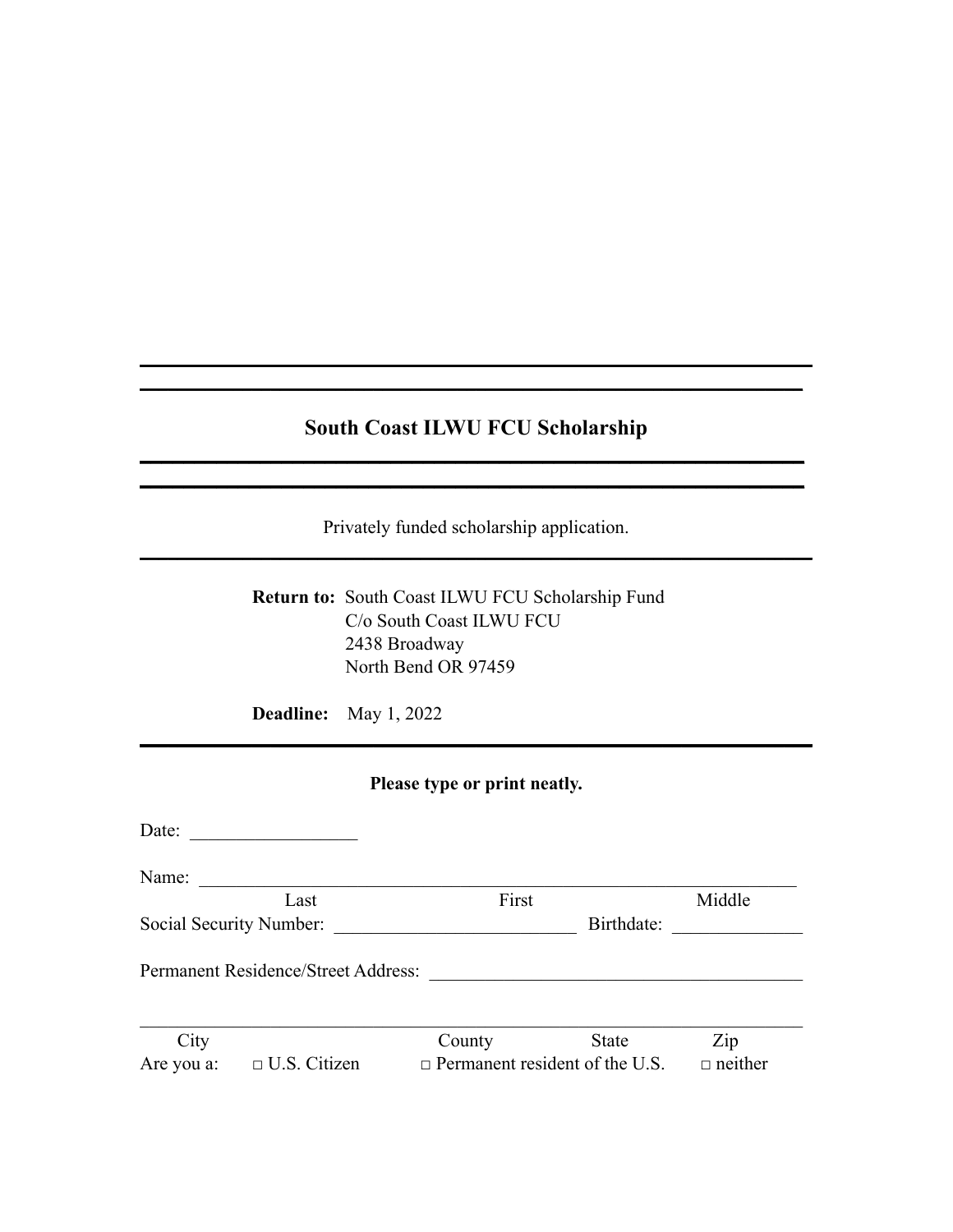| Date you expect to graduate from college/vocational school:                                                  |                                   |                                                                                           |                                                                                                                       |  |
|--------------------------------------------------------------------------------------------------------------|-----------------------------------|-------------------------------------------------------------------------------------------|-----------------------------------------------------------------------------------------------------------------------|--|
|                                                                                                              | Month/Year                        |                                                                                           |                                                                                                                       |  |
| High School Grade Point Average:                                                                             |                                   |                                                                                           | <u> 1980 - Johann Barbara, martin amerikan basar dan basa dan basa dalam basa dalam basa dalam basa dalam basa da</u> |  |
| College Grade Point Average (Undergraduate):                                                                 |                                   |                                                                                           |                                                                                                                       |  |
| College Grade Point Average (Graduate):                                                                      |                                   |                                                                                           | <u> 1989 - Johann Barbara, martxa alemaniar a</u><br>$\Box$ No                                                        |  |
| Are you a graduating high school senior?                                                                     |                                   | $\Box$ Yes                                                                                |                                                                                                                       |  |
| If no, when did you graduate from high school? __________________________________                            |                                   |                                                                                           |                                                                                                                       |  |
|                                                                                                              |                                   |                                                                                           |                                                                                                                       |  |
|                                                                                                              |                                   |                                                                                           |                                                                                                                       |  |
| City                                                                                                         | County                            | the control of the control of the control of the control of the control of the control of | <b>State</b>                                                                                                          |  |
| As of this coming September, what will your class standing be?                                               |                                   |                                                                                           |                                                                                                                       |  |
| Freshmen in college/vocational school                                                                        |                                   | $\Box$ Senior in college/vocational school                                                |                                                                                                                       |  |
| □Sophomore in college/vocational school                                                                      | $\Box$ Master's program           |                                                                                           |                                                                                                                       |  |
| $\Box$ Junior in college/vocational school                                                                   | $\Box$ Doctoral program           |                                                                                           |                                                                                                                       |  |
|                                                                                                              |                                   |                                                                                           |                                                                                                                       |  |
| What are you anticipated or actual fields of study?                                                          |                                   |                                                                                           |                                                                                                                       |  |
|                                                                                                              |                                   |                                                                                           |                                                                                                                       |  |
| What college, university or vocational school will you attend in the coming year?                            |                                   |                                                                                           |                                                                                                                       |  |
| School                                                                                                       | City                              |                                                                                           | <b>State</b>                                                                                                          |  |
| Please list the address and phone number of the financial aid office of the school you will<br>be attending: |                                   |                                                                                           |                                                                                                                       |  |
| Indicate the academic periods you plan to attend:                                                            |                                   |                                                                                           |                                                                                                                       |  |
| $\Box$ Fall quarter/semester                                                                                 |                                   | $\Box$ Winter quarter/semester                                                            |                                                                                                                       |  |
| $\Box$ Spring quarter/semester                                                                               | $\square$ Summer quarter/semester |                                                                                           |                                                                                                                       |  |
| How long have you lived in Oregon as of September 1 of the coming academic year?                             |                                   |                                                                                           |                                                                                                                       |  |
| <b>Years and Months</b>                                                                                      |                                   |                                                                                           |                                                                                                                       |  |
| $\Box$ Married<br>Are you:<br>Number of dependent children you have:                                         | $\Box$ Single                     |                                                                                           |                                                                                                                       |  |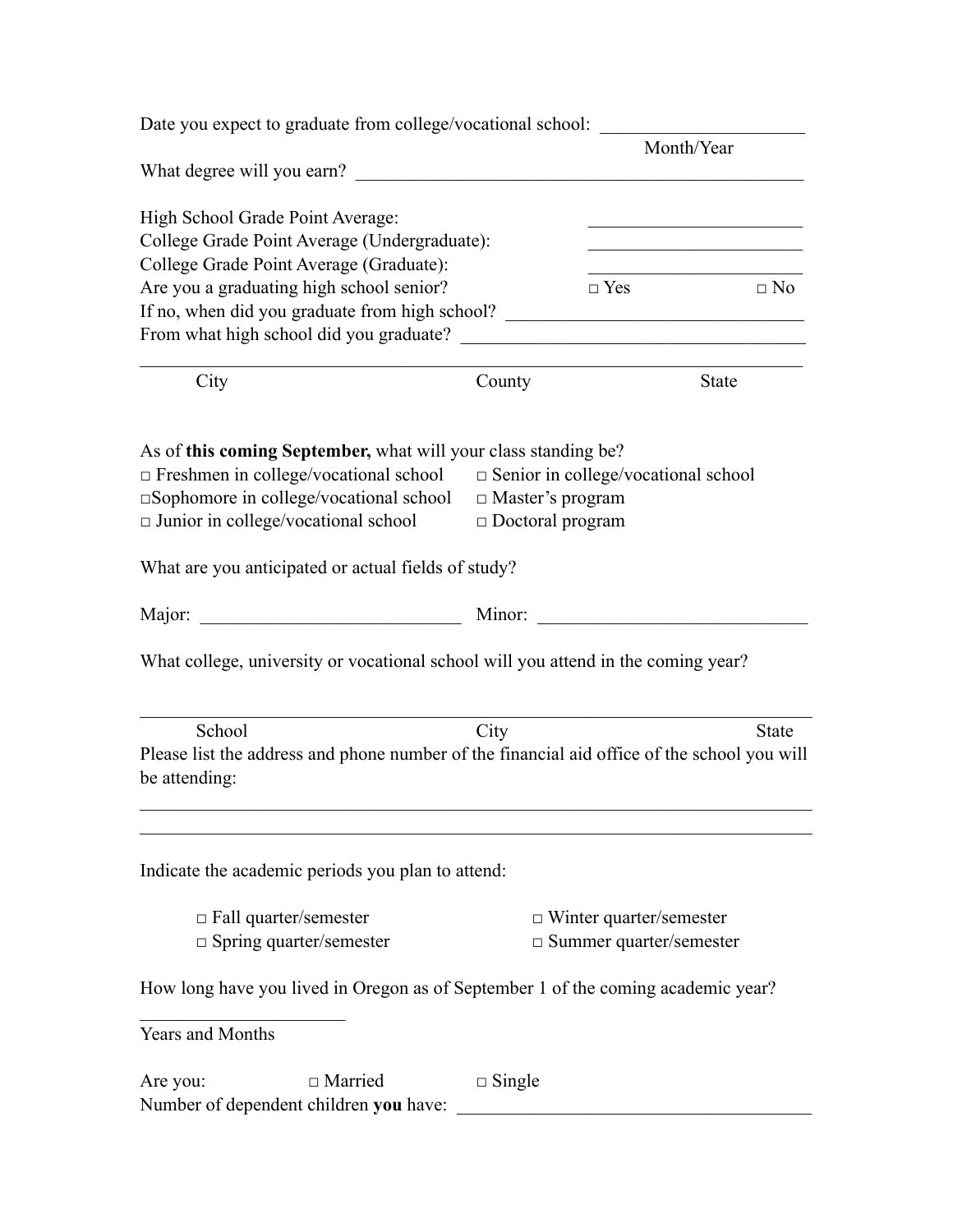Parent's or spouse's name and phone number:

| Parent's Address (if different from your permanent address)                                              |           |
|----------------------------------------------------------------------------------------------------------|-----------|
| Are you a member of South Coast ILWU Federal Credit Union? $\Box$ Yes                                    | $\Box$ No |
| Date you became a member of South Coast ILWU Federal Credit Union:<br>(Contact credit union if unknown.) |           |

#### $\mathcal{L}_\mathcal{L} = \{ \mathcal{L}_\mathcal{L} = \{ \mathcal{L}_\mathcal{L} = \{ \mathcal{L}_\mathcal{L} = \{ \mathcal{L}_\mathcal{L} = \{ \mathcal{L}_\mathcal{L} = \{ \mathcal{L}_\mathcal{L} = \{ \mathcal{L}_\mathcal{L} = \{ \mathcal{L}_\mathcal{L} = \{ \mathcal{L}_\mathcal{L} = \{ \mathcal{L}_\mathcal{L} = \{ \mathcal{L}_\mathcal{L} = \{ \mathcal{L}_\mathcal{L} = \{ \mathcal{L}_\mathcal{L} = \{ \mathcal{L}_\mathcal{$ **ALL APPLICANTS MUST COMPLETE THIS SECTION**

 $\mathcal{L}_\mathcal{L} = \{ \mathcal{L}_\mathcal{L} = \{ \mathcal{L}_\mathcal{L} = \{ \mathcal{L}_\mathcal{L} = \{ \mathcal{L}_\mathcal{L} = \{ \mathcal{L}_\mathcal{L} = \{ \mathcal{L}_\mathcal{L} = \{ \mathcal{L}_\mathcal{L} = \{ \mathcal{L}_\mathcal{L} = \{ \mathcal{L}_\mathcal{L} = \{ \mathcal{L}_\mathcal{L} = \{ \mathcal{L}_\mathcal{L} = \{ \mathcal{L}_\mathcal{L} = \{ \mathcal{L}_\mathcal{L} = \{ \mathcal{L}_\mathcal{$ 

List the colleges/vocational schools or universities you previously attended:

| School:        |  |
|----------------|--|
| City/State:    |  |
| When Attended: |  |
|                |  |
| School:        |  |
| City/State:    |  |
| When Attended: |  |
|                |  |

### **WITH THIS APPLICATION PLEASE INCLUDE:**

 $\mathcal{L}_\text{max} = \mathcal{L}_\text{max} = \mathcal{L}_\text{max} = \mathcal{L}_\text{max} = \mathcal{L}_\text{max} = \mathcal{L}_\text{max} = \mathcal{L}_\text{max} = \mathcal{L}_\text{max} = \mathcal{L}_\text{max} = \mathcal{L}_\text{max} = \mathcal{L}_\text{max} = \mathcal{L}_\text{max} = \mathcal{L}_\text{max} = \mathcal{L}_\text{max} = \mathcal{L}_\text{max} = \mathcal{L}_\text{max} = \mathcal{L}_\text{max} = \mathcal{L}_\text{max} = \mathcal{$ 

 $\mathcal{L}_\text{max} = \mathcal{L}_\text{max} = \mathcal{L}_\text{max} = \mathcal{L}_\text{max} = \mathcal{L}_\text{max} = \mathcal{L}_\text{max} = \mathcal{L}_\text{max} = \mathcal{L}_\text{max} = \mathcal{L}_\text{max} = \mathcal{L}_\text{max} = \mathcal{L}_\text{max} = \mathcal{L}_\text{max} = \mathcal{L}_\text{max} = \mathcal{L}_\text{max} = \mathcal{L}_\text{max} = \mathcal{L}_\text{max} = \mathcal{L}_\text{max} = \mathcal{L}_\text{max} = \mathcal{$ 

#### **Transcripts:**

|                   | High School Seniors: Enclose your most recent semester high school transcript, showing |
|-------------------|----------------------------------------------------------------------------------------|
|                   | grade point average and aptitude test score                                            |
| College Freshmen: | Enclose high school and college transcripts                                            |
| Other Students:   | Enclose transcripts of college work                                                    |
| Other Applicants: | Enclose typewritten letter of qualification and three references                       |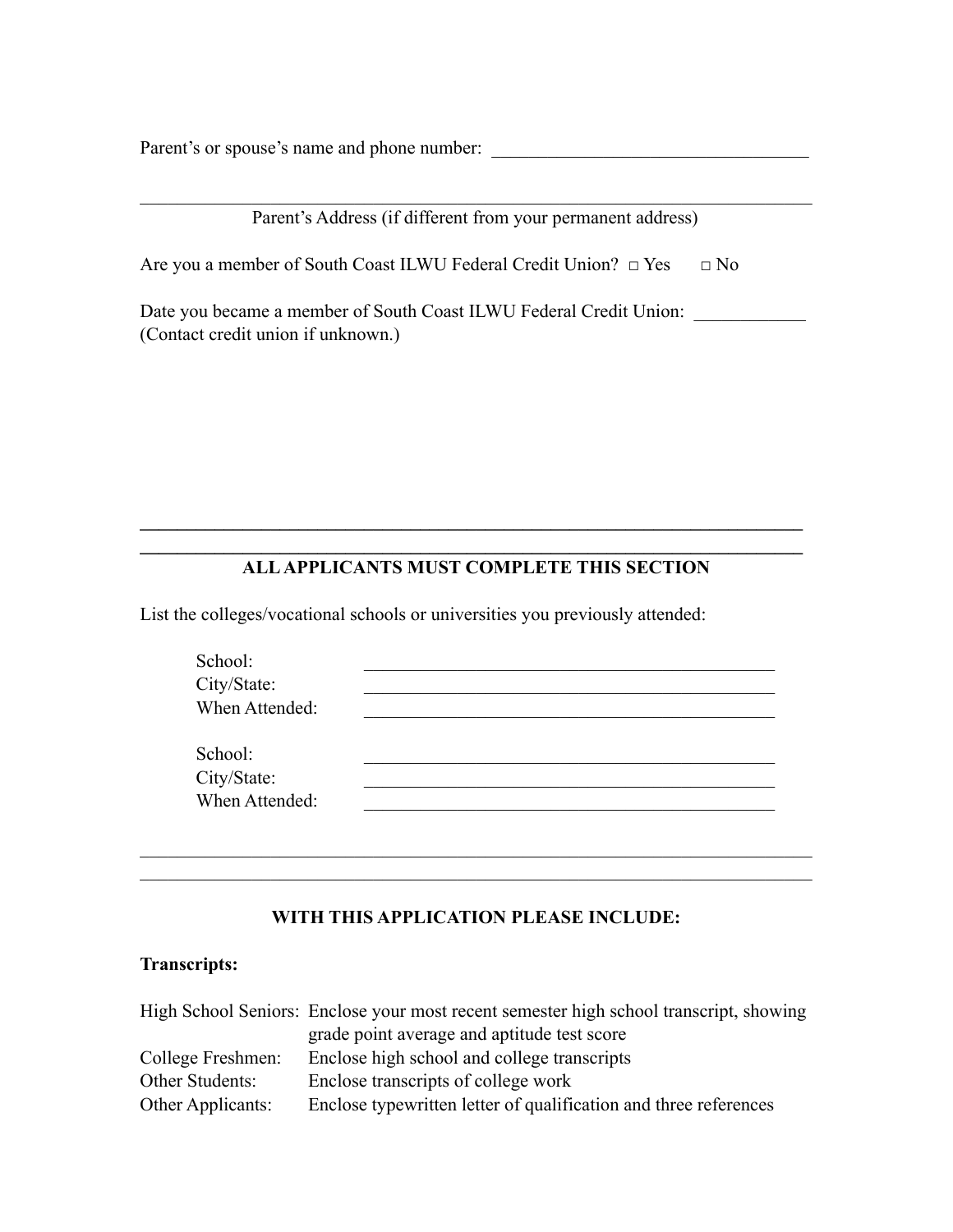#### **Financial Information:**

- 1. Copies of current U.S. income tax returns for you and your parents. (This information is strictly confidential.)
- 2. A budget showing projected tuition, lodging, books, fees, commuting expenses, etc.

A list of any scholarships, fellowships, or tuition and fee waivers which you will receive during the coming academic year (including dollar amount):

 $\mathcal{L}_\text{max} = \mathcal{L}_\text{max} = \mathcal{L}_\text{max} = \mathcal{L}_\text{max} = \mathcal{L}_\text{max} = \mathcal{L}_\text{max} = \mathcal{L}_\text{max} = \mathcal{L}_\text{max} = \mathcal{L}_\text{max} = \mathcal{L}_\text{max} = \mathcal{L}_\text{max} = \mathcal{L}_\text{max} = \mathcal{L}_\text{max} = \mathcal{L}_\text{max} = \mathcal{L}_\text{max} = \mathcal{L}_\text{max} = \mathcal{L}_\text{max} = \mathcal{L}_\text{max} = \mathcal{$ 

 $\mathcal{L}_\text{max} = \mathcal{L}_\text{max} = \mathcal{L}_\text{max} = \mathcal{L}_\text{max} = \mathcal{L}_\text{max} = \mathcal{L}_\text{max} = \mathcal{L}_\text{max} = \mathcal{L}_\text{max} = \mathcal{L}_\text{max} = \mathcal{L}_\text{max} = \mathcal{L}_\text{max} = \mathcal{L}_\text{max} = \mathcal{L}_\text{max} = \mathcal{L}_\text{max} = \mathcal{L}_\text{max} = \mathcal{L}_\text{max} = \mathcal{L}_\text{max} = \mathcal{L}_\text{max} = \mathcal{$ 

 $\mathcal{L}_\text{max} = \mathcal{L}_\text{max} = \mathcal{L}_\text{max} = \mathcal{L}_\text{max} = \mathcal{L}_\text{max} = \mathcal{L}_\text{max} = \mathcal{L}_\text{max} = \mathcal{L}_\text{max} = \mathcal{L}_\text{max} = \mathcal{L}_\text{max} = \mathcal{L}_\text{max} = \mathcal{L}_\text{max} = \mathcal{L}_\text{max} = \mathcal{L}_\text{max} = \mathcal{L}_\text{max} = \mathcal{L}_\text{max} = \mathcal{L}_\text{max} = \mathcal{L}_\text{max} = \mathcal{$ 

\_\_\_\_\_\_\_\_\_\_\_\_\_\_\_\_\_\_\_\_\_\_\_\_\_\_\_\_\_\_\_\_\_\_\_\_\_\_\_\_\_\_\_\_\_\_\_\_\_\_\_\_\_\_\_\_\_\_\_\_\_\_\_\_\_\_\_\_\_\_\_\_

Scholarship Amount

### **SOUTH COAST ILWU FEDERAL CREDIT UNION SCHOLARSHIP**  $\mathcal{L}_\mathcal{L} = \{ \mathcal{L}_\mathcal{L} = \{ \mathcal{L}_\mathcal{L} = \{ \mathcal{L}_\mathcal{L} = \{ \mathcal{L}_\mathcal{L} = \{ \mathcal{L}_\mathcal{L} = \{ \mathcal{L}_\mathcal{L} = \{ \mathcal{L}_\mathcal{L} = \{ \mathcal{L}_\mathcal{L} = \{ \mathcal{L}_\mathcal{L} = \{ \mathcal{L}_\mathcal{L} = \{ \mathcal{L}_\mathcal{L} = \{ \mathcal{L}_\mathcal{L} = \{ \mathcal{L}_\mathcal{L} = \{ \mathcal{L}_\mathcal{$

 $\mathcal{L}_\mathcal{L} = \{ \mathcal{L}_\mathcal{L} = \{ \mathcal{L}_\mathcal{L} = \{ \mathcal{L}_\mathcal{L} = \{ \mathcal{L}_\mathcal{L} = \{ \mathcal{L}_\mathcal{L} = \{ \mathcal{L}_\mathcal{L} = \{ \mathcal{L}_\mathcal{L} = \{ \mathcal{L}_\mathcal{L} = \{ \mathcal{L}_\mathcal{L} = \{ \mathcal{L}_\mathcal{L} = \{ \mathcal{L}_\mathcal{L} = \{ \mathcal{L}_\mathcal{L} = \{ \mathcal{L}_\mathcal{L} = \{ \mathcal{L}_\mathcal{$ 

 $\mathcal{L}_\text{max} = \mathcal{L}_\text{max} = \mathcal{L}_\text{max} = \mathcal{L}_\text{max} = \mathcal{L}_\text{max} = \mathcal{L}_\text{max} = \mathcal{L}_\text{max} = \mathcal{L}_\text{max} = \mathcal{L}_\text{max} = \mathcal{L}_\text{max} = \mathcal{L}_\text{max} = \mathcal{L}_\text{max} = \mathcal{L}_\text{max} = \mathcal{L}_\text{max} = \mathcal{L}_\text{max} = \mathcal{L}_\text{max} = \mathcal{L}_\text{max} = \mathcal{L}_\text{max} = \mathcal{$  $\mathcal{L}_\text{max} = \mathcal{L}_\text{max} = \mathcal{L}_\text{max} = \mathcal{L}_\text{max} = \mathcal{L}_\text{max} = \mathcal{L}_\text{max} = \mathcal{L}_\text{max} = \mathcal{L}_\text{max} = \mathcal{L}_\text{max} = \mathcal{L}_\text{max} = \mathcal{L}_\text{max} = \mathcal{L}_\text{max} = \mathcal{L}_\text{max} = \mathcal{L}_\text{max} = \mathcal{L}_\text{max} = \mathcal{L}_\text{max} = \mathcal{L}_\text{max} = \mathcal{L}_\text{max} = \mathcal{$ 

This page must be typewritten. If you need more space, use an additional page.

**List your most significant high school activities.**

**List your most significant college activities (if applicable).**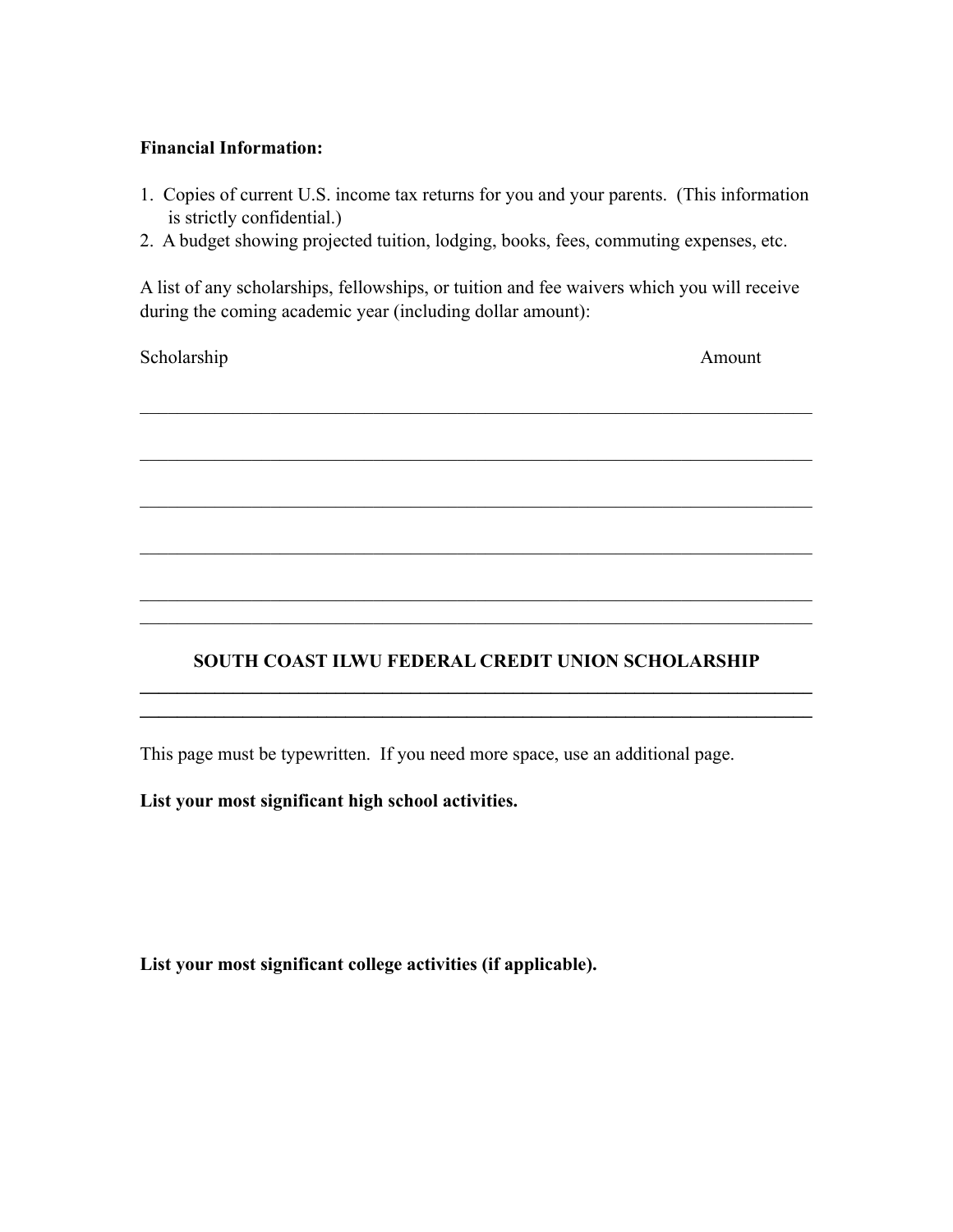**List community activities and work experience.**

**Describe your educational, career, and personal goals. If you win this award, how will it help you attain these goals?**

 $\mathcal{L}_\mathcal{L} = \{ \mathcal{L}_\mathcal{L} = \{ \mathcal{L}_\mathcal{L} = \{ \mathcal{L}_\mathcal{L} = \{ \mathcal{L}_\mathcal{L} = \{ \mathcal{L}_\mathcal{L} = \{ \mathcal{L}_\mathcal{L} = \{ \mathcal{L}_\mathcal{L} = \{ \mathcal{L}_\mathcal{L} = \{ \mathcal{L}_\mathcal{L} = \{ \mathcal{L}_\mathcal{L} = \{ \mathcal{L}_\mathcal{L} = \{ \mathcal{L}_\mathcal{L} = \{ \mathcal{L}_\mathcal{L} = \{ \mathcal{L}_\mathcal{$ For applicants who feel that high school records do not reflect their educational potential:

 $\mathcal{L}_\mathcal{L} = \{ \mathcal{L}_\mathcal{L} = \{ \mathcal{L}_\mathcal{L} = \{ \mathcal{L}_\mathcal{L} = \{ \mathcal{L}_\mathcal{L} = \{ \mathcal{L}_\mathcal{L} = \{ \mathcal{L}_\mathcal{L} = \{ \mathcal{L}_\mathcal{L} = \{ \mathcal{L}_\mathcal{L} = \{ \mathcal{L}_\mathcal{L} = \{ \mathcal{L}_\mathcal{L} = \{ \mathcal{L}_\mathcal{L} = \{ \mathcal{L}_\mathcal{L} = \{ \mathcal{L}_\mathcal{L} = \{ \mathcal{L}_\mathcal{$ 

- 1. Please submit a typewritten letter of 150-200 words presenting the committee with evidence demonstrating potential for educational success. Such evidence might be community activities, skills obtained on a job or during life experiences, or character traits which indicate educational potential.
- 2. Please Submit two letters of reference from individuals qualified to evaluate your potential (not family members).

 $\mathcal{L}_\text{max} = \mathcal{L}_\text{max} = \mathcal{L}_\text{max} = \mathcal{L}_\text{max} = \mathcal{L}_\text{max} = \mathcal{L}_\text{max} = \mathcal{L}_\text{max} = \mathcal{L}_\text{max} = \mathcal{L}_\text{max} = \mathcal{L}_\text{max} = \mathcal{L}_\text{max} = \mathcal{L}_\text{max} = \mathcal{L}_\text{max} = \mathcal{L}_\text{max} = \mathcal{L}_\text{max} = \mathcal{L}_\text{max} = \mathcal{L}_\text{max} = \mathcal{L}_\text{max} = \mathcal{$  $\mathcal{L}_\text{max} = \mathcal{L}_\text{max} = \mathcal{L}_\text{max} = \mathcal{L}_\text{max} = \mathcal{L}_\text{max} = \mathcal{L}_\text{max} = \mathcal{L}_\text{max} = \mathcal{L}_\text{max} = \mathcal{L}_\text{max} = \mathcal{L}_\text{max} = \mathcal{L}_\text{max} = \mathcal{L}_\text{max} = \mathcal{L}_\text{max} = \mathcal{L}_\text{max} = \mathcal{L}_\text{max} = \mathcal{L}_\text{max} = \mathcal{L}_\text{max} = \mathcal{L}_\text{max} = \mathcal{$ 

 $\mathcal{L}_\text{max} = \mathcal{L}_\text{max} = \mathcal{L}_\text{max} = \mathcal{L}_\text{max} = \mathcal{L}_\text{max} = \mathcal{L}_\text{max} = \mathcal{L}_\text{max} = \mathcal{L}_\text{max} = \mathcal{L}_\text{max} = \mathcal{L}_\text{max} = \mathcal{L}_\text{max} = \mathcal{L}_\text{max} = \mathcal{L}_\text{max} = \mathcal{L}_\text{max} = \mathcal{L}_\text{max} = \mathcal{L}_\text{max} = \mathcal{L}_\text{max} = \mathcal{L}_\text{max} = \mathcal{$  $\mathcal{L}_\text{max} = \mathcal{L}_\text{max} = \mathcal{L}_\text{max} = \mathcal{L}_\text{max} = \mathcal{L}_\text{max} = \mathcal{L}_\text{max} = \mathcal{L}_\text{max} = \mathcal{L}_\text{max} = \mathcal{L}_\text{max} = \mathcal{L}_\text{max} = \mathcal{L}_\text{max} = \mathcal{L}_\text{max} = \mathcal{L}_\text{max} = \mathcal{L}_\text{max} = \mathcal{L}_\text{max} = \mathcal{L}_\text{max} = \mathcal{L}_\text{max} = \mathcal{L}_\text{max} = \mathcal{$ 

#### **Certification**